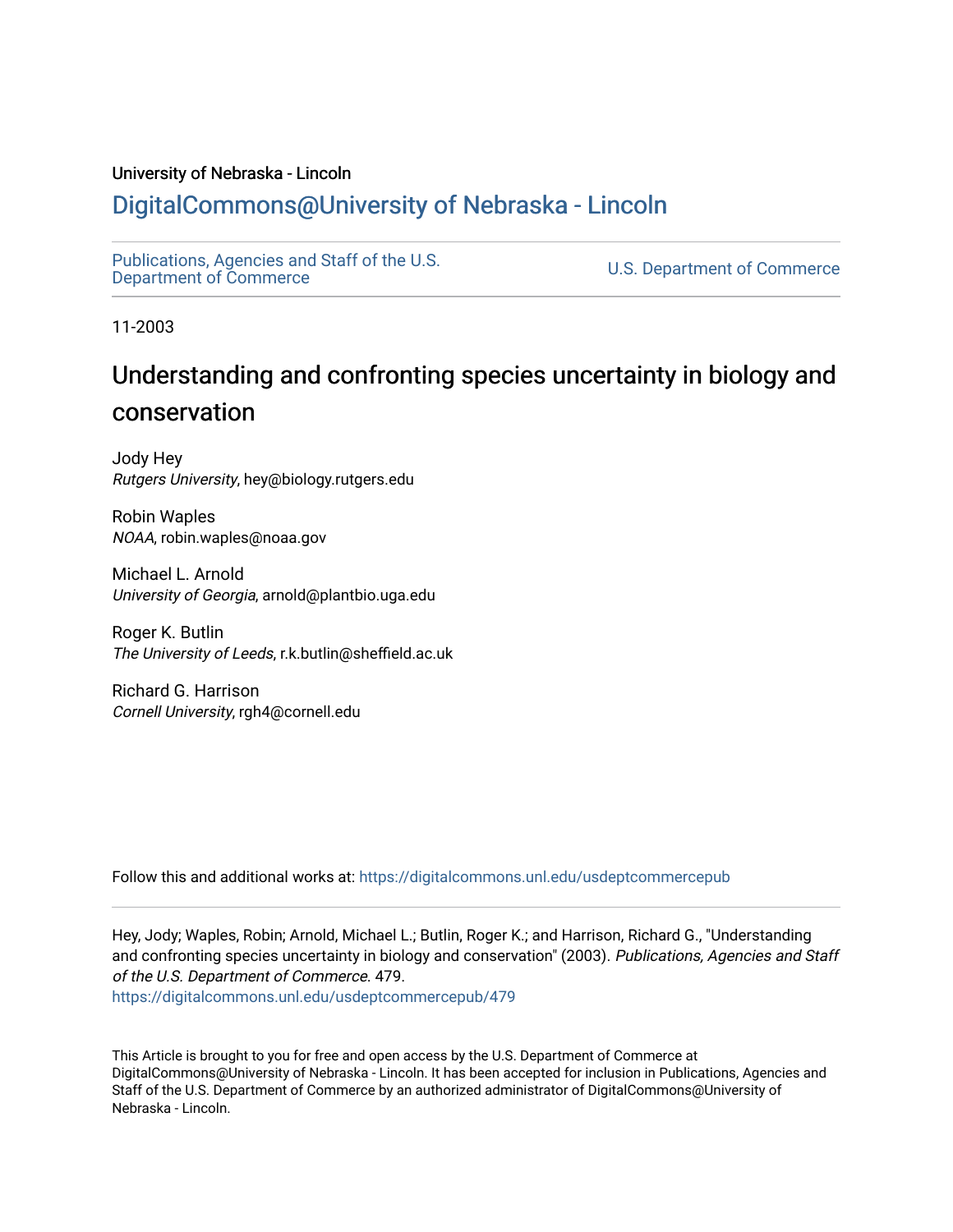

Understanding and confronting species uncertainty in biology and conservation

### Jody Hey<sup>1</sup>, Robin S. Waples<sup>2</sup>, Michael L. Arnold<sup>3</sup>, Roger K. Butlin<sup>4</sup> and Richard G. Harrison<sup>5</sup>

<sup>1</sup>Department of Genetics, Rutgers University, Piscataway, NJ 08854, USA

2 National Marine Fisheries Service, Northwest Fisheries Science Center, Seattle, WA 98112, USA

 $^3$ Department of Genetics, University of Georgia, Athens, GA 30602, USA

4 Centre for Biodiversity and Conservation, School of Biology, The University of Leeds, Leeds, UK LS2 9JT

<sup>5</sup>Department of Ecology and Evolutionary Biology, Cornell University, Ithaca, NY 14853, USA

Recent essays on the species problem have emphasized the commonality that many species concepts have with basic evolutionary theory. Although true, such consensus fails to address the nature of the ambiguity that is associated with species-related research. We argue that biologists who endure the species problem can benefit from a synthesis in which individual taxonomic species are used as hypotheses of evolutionary entities. We discuss two sources of species uncertainty: one that is a semantic confusion, and a second that is caused by the inherent uncertainty of evolutionary entities. The former can be dispelled with careful communication, whereas the latter is a conventional scientific uncertainty that can only be mitigated by research. This scientific uncertainty cannot be 'solved' or stamped out, but neither need it be ignored or feared.

For researchers, few ideals are as sought after as those of the independent observer; preferably, a scientist should discover and transmit his or her story, and not be a part of it. But what if that cannot be arranged? In some fields, most notably quantum physics and human behavioral research, observation per se can have a direct effect on outcomes, so that studies must be designed to incorporate those effects. Of course, research in these fields does not come to a halt. Neither does research halt in other fields where the impact of the observer cannot be avoided or ignored safely, but rather is addressed directly as part of the research program. Here, we argue that biological research on species will benefit from an explicit recognition of the inherent limitations that biologists experience as investigators of species.

Many evolutionary biologists, systematists and ecologists struggle with the related questions of how to identify species and how to define the word 'species'. These persistent questions constitute what is known as the 'species problem'. The problem is not new. Indeed, Darwin drew upon the persistence of wide taxonomic disagreements to support his arguments for the evolution of species, but the problem endures with a steadily increasing literature on how to define 'species'. A recent listing of species concepts found 24 in the modern literature [\[1\]](#page-6-0) and new books appear steadily [\[2–4\]](#page-6-0).

In recent years, a recurring claim with regard to the species problem is that most species concepts have strong implicit similarities, and that most are consistent with the idea that species are evolving lineages or evolving populations [\[1,3,5,6\].](#page-6-0) We agree with this consensus. However, we remain concerned that it does little to address the fundamental cause of the species problem, which is the inherent ambiguity of species in nature. Here, we focus directly on the nature of this ambiguity and review a modern synthesis under which species-related research and conservation efforts can proceed without suffering from, and without fear of, the ambiguity of species.

#### Background and synthesis

Prominent in species debates are questions regarding the role played by human investigators in the creation of species taxa, particularly with regard to taxonomic rank designations. Darwin argued that decisions to apply the taxonomic rank of species were sometimes arbitrary, and that species are not different essentially from varieties [\[7\]](#page-6-0). Spurway drew upon the ways that animals learn to identify different kinds of organism to argue that species designations are caused by basic human instincts, and that we could not expect to find a universally applicable definition of 'species' [\[8\]](#page-6-0). Haldane supported this view [\[9\]](#page-6-0), and it has been articulated more recently from different directions by Levin  $[10]$  and Nelson  $[11]$ . Yet, these skeptics notwithstanding, the view has emerged since Darwin that species have special properties that set them apart from taxa of other ranks, and that species are objective and real to some extent because of these properties. Dobzhansky's Genetics and the Origin of Species portrayed species as real genetical and evolving entities that could be studied with modern genetic Corresponding author: Jody Hey (hey@biology.rutgers.edu). **approaches** [\[12\].](#page-6-0) Huxley's The New Systematics [\[13\]](#page-6-0) is

[http://tree.trends.com](http://www.trends.com) 0169-5347/\$ - see front matter q 2003 Elsevier Ltd. All rights reserved. doi:10.1016/j.tree.2003.08.014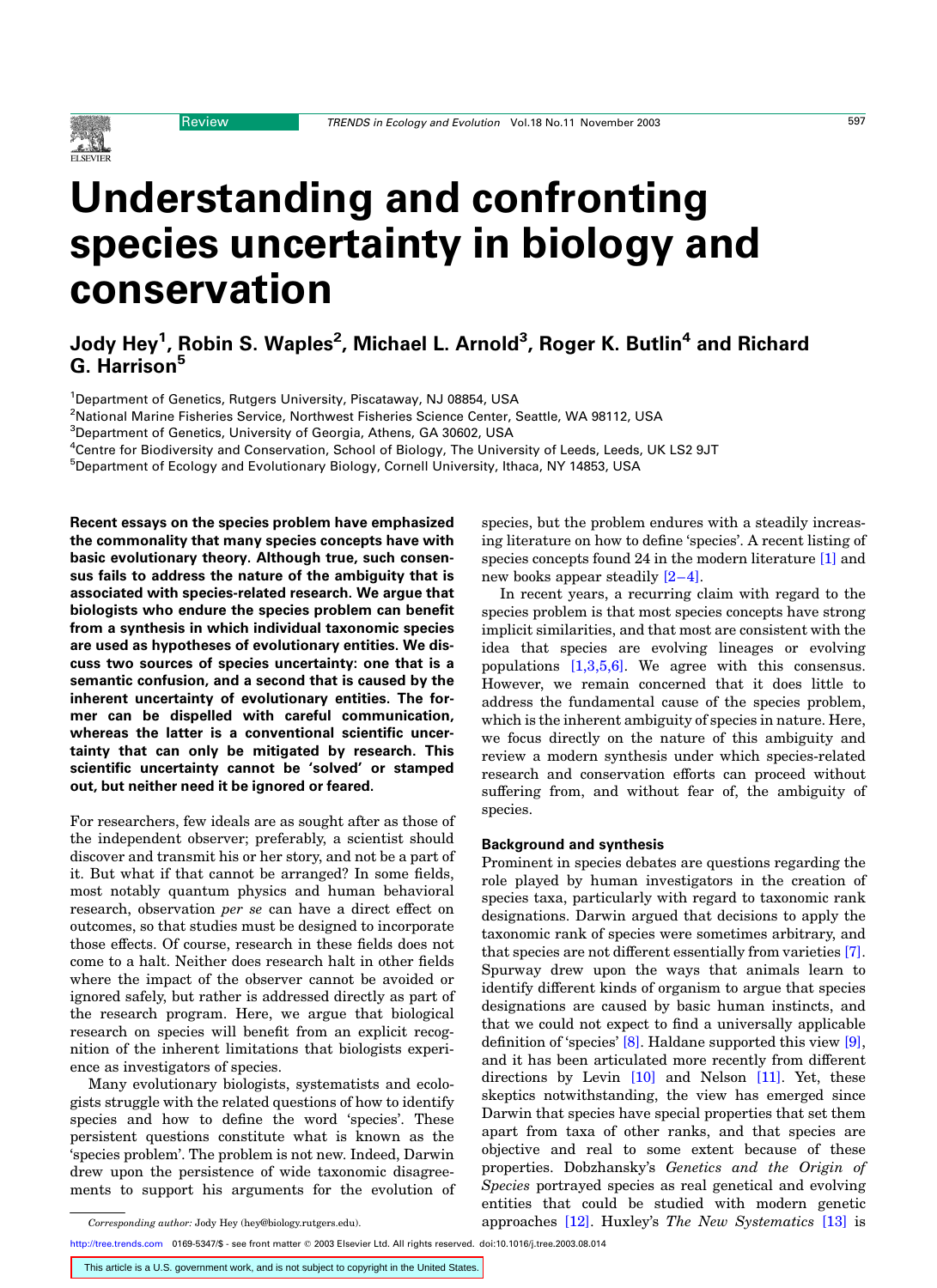the historical touchstone for modern systematic research programs that see species not just as categories with representatives in museums, but also as dynamic evolving entities that exist independently of human observers and of human-assigned categories [\[14,15\]](#page-6-0).

These two ideas – that species are categories that are created essentially by the biologists who study them, and that species are objective, observable entities in nature – have long been in conflict. On the one hand, we have species taxa that have been identified traditionally on the basis of distinctive characteristics. On the other hand, we have an idea of a species as a kind of entity in nature, an evolutionary unit made up of related organisms that are evolving together. Over the years, various authors have recognized this fundamental distinction [\[3,16–22\].](#page-6-0) Yet, is it possible that these two perspectives on species can be joined? That has been the intended purpose of some popular species concepts, and much of the modern debate over species concepts has been a struggle over how best to describe species in a way that preserves both the accepted taxonomic traditions and the modern understanding of evolutionary processes. Both the Biological Species Concept of Mayr [\[23,24\]](#page-6-0) and the Phylogenetic Species Concept of Cracraft [\[25,26\]](#page-6-0) are intended to help biologists identify species taxa that are real evolutionary role players in nature. Neither view admits a distinction between species taxa and species as evolutionary entities.

But, hidden partly in the debates over the nature of species lies a direct and complementary connection between species as taxa and species as entities. The connection represents a conceptual linkage that circumvents many aspects of the species problem and that leads directly to ways that research can proceed without species conflicts. To see this connection, consider that newly devised species taxa serve as hypotheses that might be supported by new data and that, notwithstanding the rule of precedence, might require later revision. Growing collections, improving methods of morphological analysis, and the increasing use of ecological, behavioral and genetic data have moved biologists necessarily away from the view of taxa as fundamentally static to a view in which species taxa can be revised on the basis of increasing information from diverse sources [\[13–15,27,28\]](#page-6-0). This view, that our ideas regarding a particular species should be subject to examination in light of data from natural populations, has also emerged in the population genetic literature [\[29,30\]](#page-6-0). In particular, Templeton argues that population genetic data should be used to test whether populations do indeed exist as cohesive species [\[31\].](#page-6-0)

These twin strands of thought on the hypothesis-testing aspect of species designations, from the perspectives of both systematics and population genetics, lead to the idea that a species taxon can serve as a hypothesis of a species as an evolutionary and ecological unit in nature [\[3,32–35\]](#page-6-0). This synthesis draws directly upon the practice in systematics in which taxa are subject to revision, but, in addition, there is the idea that a species taxon presents a general hypothesis that all existing organisms that would be assigned to that taxon actually constitute a biological entity in nature.

In principle, species taxa that are used as hypotheses [http://tree.trends.com](http://www.trends.com)

might be simply confirmed or rejected, although more typical outcomes are likely to be fuller descriptions of the evolutionary processes that occur among the organisms that would be identified as members of a taxon. Some species taxa can be expected to be highly explanatory as evolutionary hypotheses, in which case they are likely to be affirmed by the discovery of additional characters that are shared uniquely among the organisms assigned to the taxon. At some point following research on these evolutionary processes, a taxon might come to be paired with a full description of the population or populations that it represents, including the degrees of isolation and distinction that occur among populations. Also, the degree or quality of correspondence between a taxon and its evolving counterparts might be used to devise more taxa as necessary.

#### The ambiguity of species entities

From a purely ontological perspective, entities are real things that have a location in space and time, and that can be acted upon or can change [\[36\].](#page-6-0) Entities have a different kind of existence than do categories, such as taxa, which have defining properties. To be clear, by way of a deliberate example, consider the species taxon Ursus maritimus (polar bear). The defining properties of this taxon were described first by Constantine Phipps [\[37\].](#page-6-0) Today, many animals that we assign to this taxon live in zoos, but most constitute a circumpolar arctic population, comprising multiple connected regional populations; that is, an evolving entity [\[38\]](#page-6-0). Even if this entity were to disappear, and the natural population of polar bears were to become extinct, the species taxon would still exist as a set of defining characteristics and would still have representatives in museums or zoos.

Species are but one kind of multi-organismal entity, and organisms can also be components of social groups within species as well as parts of commensal interspecies assemblages. Biologists also recognize ecological entities that consist of many different kinds of organisms, and individual organisms are parts of ecosystems, both on very local and broad scales. To complete the point, we need not be monistic with regard to species entities and so might wish to consider different kinds of species entities as a function of how they arise and persist. Templeton [\[39\]](#page-6-0) articulated two general processes that will cause a group of organisms to evolve together: gene exchange and ecological equivalence (or demographic exchangeability). Both processes, alone or together, can cause genetic drift and adaptations to be shared by a group of organisms, and cause that group to evolve cohesively and separately from other such groups.

Our perceptions of an evolving group of organisms will be least ambiguous for those taxa whose only representatives exist in a single, small distinct population (e.g. a species restricted to a single lake or mountain peak). But even small populations that appear cohesive and well bounded in some respects might not be in others. The population of finches of the species taxon Geospiza fortis that lives on Isla Daphne Major in the Galapagos is not separated completely from populations on other islands, neither is it completely separate from populations that are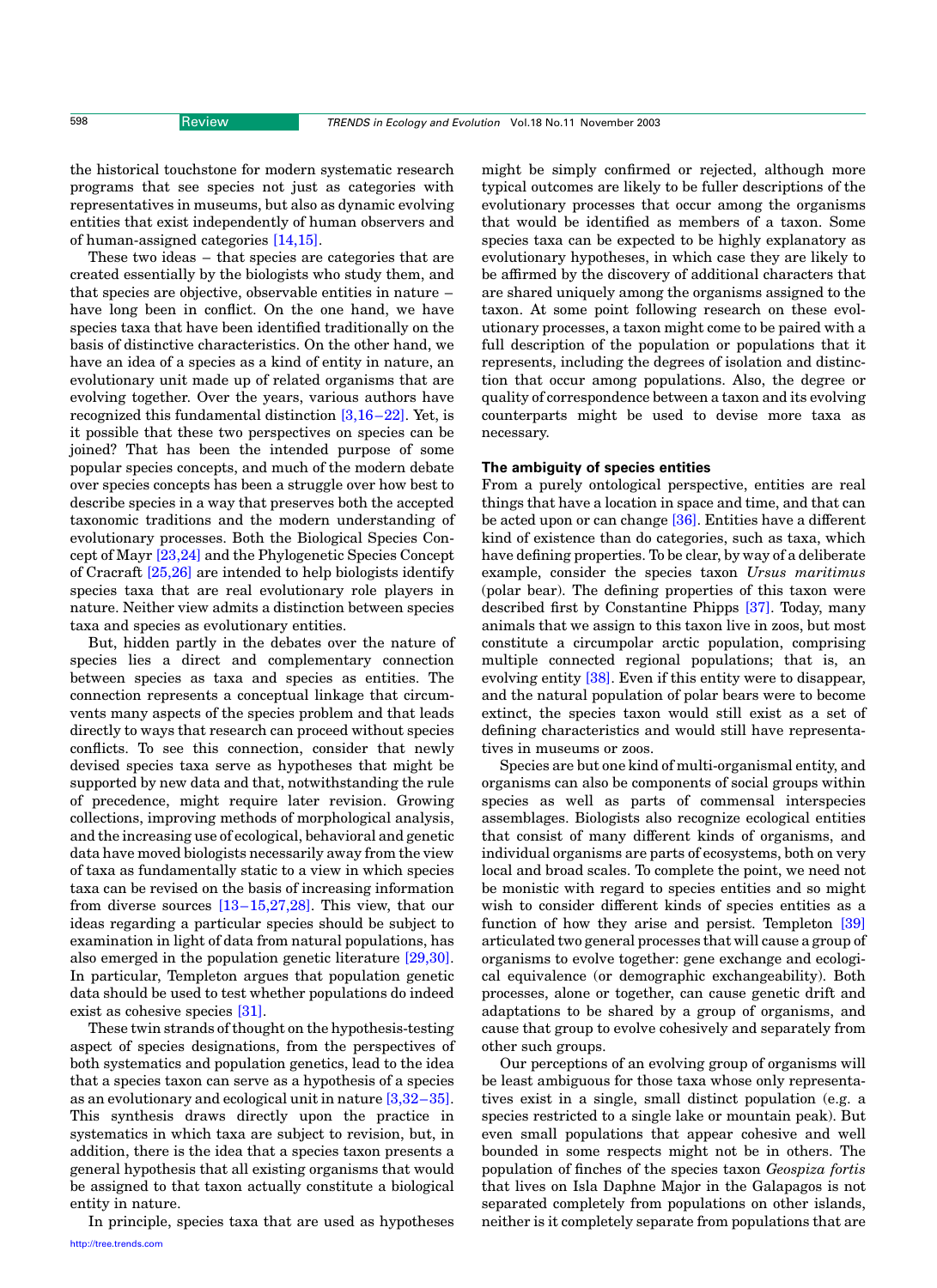assigned to other taxa  $[40, 41]$ . Episodic hybridization results in gene flow, and introgressing traits from other species are sometimes favored by natural selection. In this case, detailed genetic and ecological data reveal both the presence of a cohesive evolving population, as well as ways in which that population is not entirely separate from other populations, some of which are assigned to the same taxon and others to different taxa.

We might expect that large populations, especially if they are subdivided geographically, will often comprise multiple evolutionary entities. A taxon might include organisms that are found in isolated populations, each of which is evolving separately. Such populations might be connected tenuously by occasional gene flow, and thus might share some common selective sweeps (i.e. fixations of advantageous mutations) and adaptations [\[42\]](#page-6-0), but they might still occur mostly as separate populations. In these contexts, the nature of the evolutionary entity could be inherently ambiguous, and even intensive field research will not reveal a clear demarcation. In short, all the organisms of a species taxon will often not constitute an evolutionarily cohesive entity, particularly for species taxa with representatives that are widespread or have disjunct distributions [\[43\]](#page-6-0).

#### Understanding species uncertainty

Using species taxa as a framework to study evolving species in nature reveals two different kinds of uncertainty that might persist in species-related research and discussions.

#### Type I uncertainty

One persistent component of the species problem is that 'species' is a confusing homonym, with different meanings that are disparate ontologically and yet related semantically. Three ontologically distinct meanings predominate in the literature of the species problem: (1) 'species' is the name of a taxonomic rank; (2) 'species' is the word that we apply to a particular taxon of that rank (e.g. the species taxon Homo sapiens); and, finally, (3) 'species' is a word that we apply to an evolving group of organisms. The potential for confusion between the first two meanings, the taxonomic rank and particular taxa, has been recognized for some time [\[18,44,45\].](#page-6-0) Less widely realized is that confusion also arises between the second and third meanings, between the ideas of a species as a taxon (i.e. a category of organism or a group of organisms with a shared set of traits) and a species as an evolving group of closely related organisms. Although biologists and philosophers have recognized that evolution creates entities that comprise multiple related individuals [\[23,36,46,47\]](#page-6-0) it has been understood only at times that such things are not literally the same things as taxa (i.e. kinds of organisms) [\[3,16,17,34\].](#page-6-0) That one word, 'species', is sometimes used to refer to a taxonomic rank, at other times a particular taxon, and at other times an entity in nature, causes confusion and requires that authors and speakers take care to articulate their meaning when they use the term.

#### Type II uncertainty

The second kind of uncertainty arises from basic limitations of empirical scientific research. This uncertainty is caused by the inherently ambiguous correspondence between a species taxon and the entity or entities for which it is used as a hypothesis. Even with clarity over the distinction between a taxon and an evolutionary entity, it might be very difficult to assess empirically the actual correspondence for a particular taxon. This practical, empirical uncertainty is conventional in the sense that scientists are rarely fully assured of a correspondence between their hypothesis and reality. At base, this uncertainty arises because of the subjective component of devising categories. Species taxa are devised by investigators and are partly a function of biologists' tools, circumstances and inclinations. For species that can be observed easily and have distinguishing morphological characters, this subjective element will seem remote and biologists can agree on the organisms to be included in a species taxon. However, for many organisms that live in soil or water, or within or upon other larger organisms, the subjective element might be large. Two investigators working with a common sample of organisms might well disagree on the weight to be given to particular patterns of variation in such cases, and thus on the designations and descriptions of new species taxa. When we turn to the field, and use species taxa as hypotheses, we see also that the uncertainty is difficult to mitigate. In short, species entities are very difficult to study, for they are evolutionarily and demographically dynamic. They will often not be very distinct and the degree to which they are distinct can change over time [\[5\]](#page-6-0) if, for example, separated populations exchange genes occasionally (as is the case with the Galapagos finches).

#### Confronting species uncertainty

Across the breadth of species-related research, biologists vary in their use of species taxa. In systematics, taxa are the essential starting point for classification and phylogenetic research. In population biology, some taxa are also used in the course of ecological or genetic research on the structure of evolving populations, although only a few can be examined in this way. In the continuum of research programs, which lies between focused taxonomic research on the one hand, and research that is focused on particular populations in nature on the other, there lies a great deal of research by ecologists, evolutionary biologists and conservation biologists that rely upon taxa as indicators of evolutionary entities. For example, many multi-species studies, including ecosystem studies and biodiversity assessments, rely strongly upon species taxon counts. Such counts suffer several limitations depending on the context, but one that is typically overlooked is the usually unknown correspondence between taxa and evolutionary entities [\[22,48,49\]](#page-6-0).

What do we gain by considering species taxa explicitly as hypotheses of species entities in nature, and by dividing our species-related uncertainty into semantic (type I) and empirical (type II) components? For research on natural populations, for evolutionary and ecological questions or for efforts to conserve biological diversity, we gain a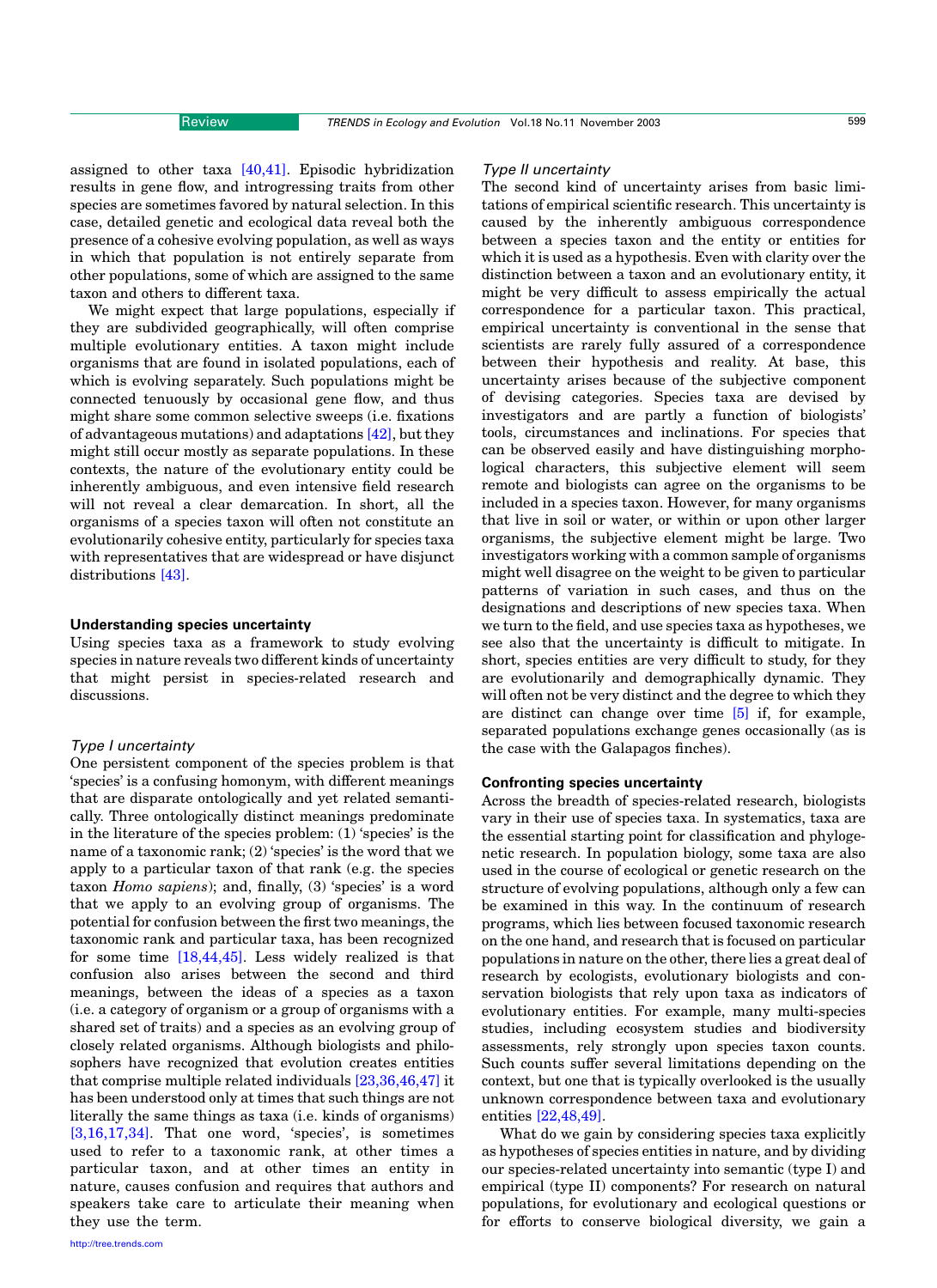general research protocol that is not hindered by some of the traditional species-problem debates. Of course, the method is not thereby made easy or simple. No synthesis can do that because species in nature are difficult subjects. However, we can appreciate that the difficulty of studying species is a conventional scientific difficulty; it is caused by the need to devise and test hypotheses, just as in other fields with difficult subjects.

The framework of treating species taxa as hypotheses of species entities leads us to distinguish those aspects of species uncertainty that are inherent to research and discovery of biological diversity, and to set aside some aspects of species-related debate that are avoidable. Two basic questions are inescapable. First, by what criteria shall species taxa be identified? For systematists, this question lies at the heart of species-concept debates [\[2,15,50,51\].](#page-6-0) However, when a taxon is to be a tool for the study of evolutionary entities, then the question becomes the following: what criterion will aid best in the discovery of the locations, boundaries and properties of evolutionary entities? Importantly, the answer might not be the same for all kinds of organisms.

The second question is when does one decide that there is one, or more than one, evolving entity? Two kinds of answer come fairly readily. One is simply not to decide whether or where to draw lines of demarcation, but rather to present the full picture that research has revealed, and to do so in its full complexity rather than to reduce that complexity artificially. A second kind of resolution, which might be demanded because of practical concerns, is to make a decision regarding demarcations, while also recognizing the decision as an oversimplification demanded by the practical concerns.

The principal aspect of the species problem that is avoided by our proposed synthesis is the traditional debate over a 'best' species concept. Consider that if taxa are to serve as hypotheses, then there are several common species concepts and associated taxonomic criteria that could provide a good starting point for the study of populations. In particular, the use of reproductive traits and the use of diagnostic characters are both well motivated by evolutionary theory, and each is expected to provide a rough guide to the presence of evolutionary units in nature [\[6\]](#page-6-0). This is not to say that one is as good as another in a particular context, simply that each is justifiable in principle, and that it remains to investigators to make that justification for their particular subjects of research.

A key inspiration of the species-concept debate is the often-described need for species-related clarity. These appeals say in part that we need a common concept of species to handle the uncertainties that arise in speciesrelated research. Although true in strictly systematic contexts, the same arguments have also been applied in reference to the study of evolving populations in nature [\[26,52,53\].](#page-6-0) However, no species concept or protocol can remove the inherent difficulty and ambiguity of research on evolving populations. The demarcation of two different sources of species uncertainty leads to a fairly straightforward parsing of conventional demands for species-related clarity into those that are tractable and those that are not.

The common assertions, that we must be able to both count species and to distinguish species, are directly answerable: (1) species taxa can be counted, and they are distinguished in the course of their devising; whereas, (2) evolutionary entities will often be truly indistinct, and will sometimes not be countable strictly or distinguishable unambiguously no matter how thoroughly they are studied [\[34\]](#page-6-0).

#### Identifying units for conservation

The contrast between species taxa and evolutionary entities is stark when considering conservation. Species taxa can often be preserved in the sense of having living representatives by culturing organisms in zoos and botanical gardens; that is, by maintaining living counterparts to the taxon representatives that are kept in museums. But if species taxa are to have representatives living in nature, then they must be part of evolving populations. In recent decades, this simple realization of the fundamental insufficiency of taxa as the focus of conservation efforts has shifted those efforts towards research on how best to conserve evolving populations [\[54\]](#page-6-0).

For population-based conservation efforts to be effective, goals must be articulated clearly both in terms of what kinds of populations are to be conserved and in terms that recognize the inherent difficulties and ambiguities. To appreciate how such apparently offsetting demands (for conservation criteria that recognize inherent ambiguities) can be implemented, and to appreciate the issues raised by their application, we consider the entity-based idea of an evolutionary significant unit (ESU) [\[55–58\]](#page-6-0). An ESU is a population, or group of closely connected populations, that belong to a species taxon. Furthermore, an ESU shows evidence of being genetically separate from other populations, and contributes substantially to the ecological or genetic diversity found within the species taxon as a whole.

In recent years, the ESU concept has been applied broadly to salmon populations on the west coast of the USA, as well as to a variety of other species [\[58,59\]](#page-6-0). The intent in defining salmon ESUs has been to identify entities that are on largely independent evolutionary trajectories. Although it is problematic to predict which ESUs will be important to the future evolution of the taxon, conservation of as many ESUs as possible should minimize anthropogenic constraints on natural evolutionary processes and maximize the probability that the taxon and some of its populations will persist into the future. However, this formulation provides no specific, quantitative standards and offers no guarantees that type II uncertainties will be resolved. Thus, several variations of the ESU concept have been proposed, and the concept has been criticized as being too broad [\[60\],](#page-7-0) too narrow [\[61,62\]](#page-7-0) or non-operational [\[52,63\].](#page-6-0) Two different kinds of approach have been suggested to address the apparent vagueness of the ESU concept. One suggestion is that, for the purposes of efficiency, ESU status should be decided using a uniform standard of genetic cohesiveness and uniqueness. For example, Moritz [\[60\]](#page-7-0) suggested a specific genetic cutoff (based on mitochondrial DNA monophyly and nuclear gene differences) for conferring ESU status. The obvious concern that application of that standard will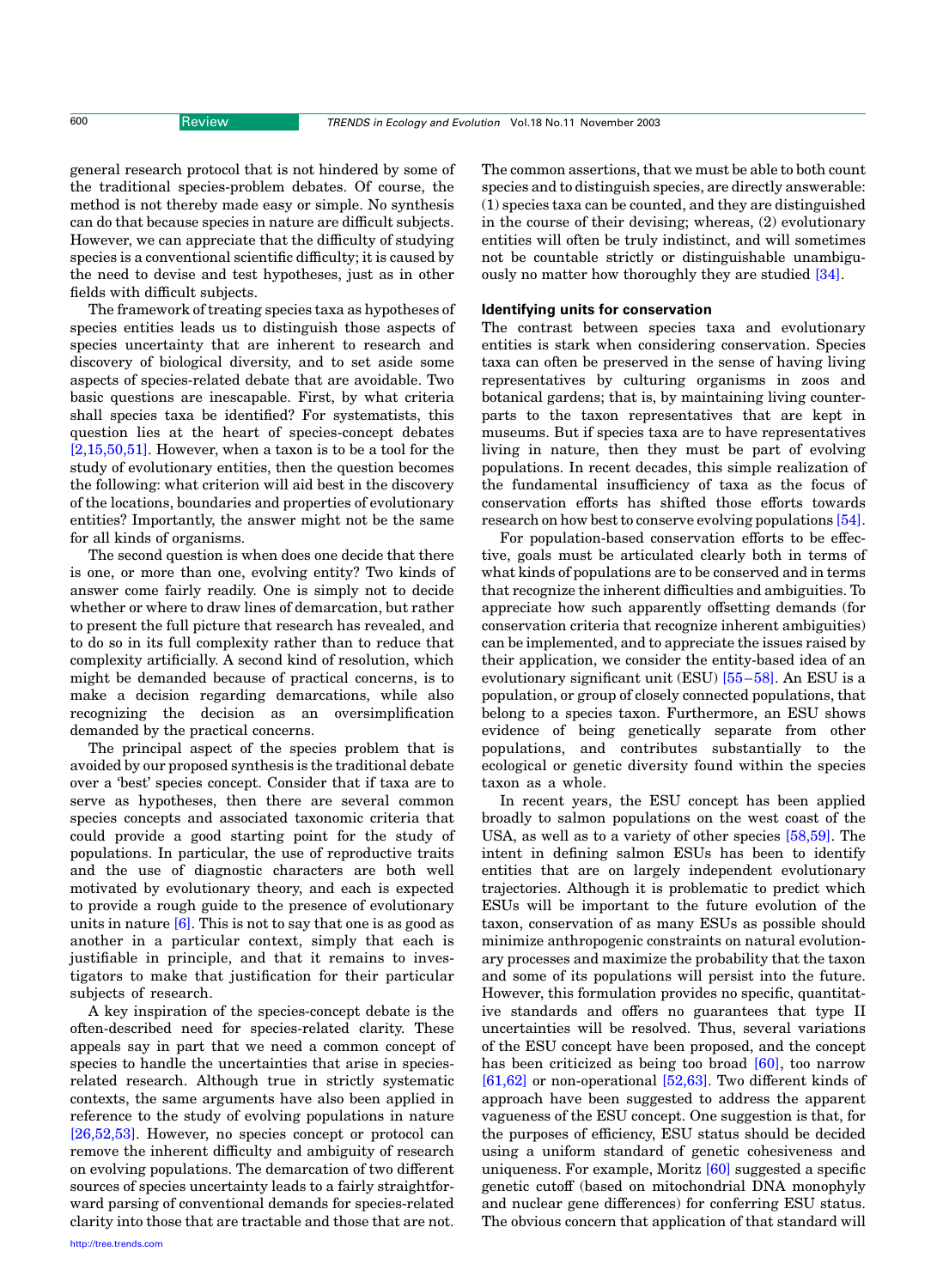appear arbitrary in many applications, or capricious in the face of other kinds of evidence of cohesiveness and uniqueness is perhaps answered by the considerable need for a readily applicable, if imperfect, yardstick. Given that mitochondrial DNA diversity will often be a poor indicator of demographic boundaries [\[64–66\]](#page-7-0), this particular proposal might not be ideal. However, this does not mean that some standardized method might not provide a reasonable balance between biological realism and the needs for efficiency.

A different kind of suggestion is that the current ESU criteria should be replaced by a single, better criterion that would, inherently by its nature, dispel uncertainty. The principal claim of this sort is that ESUs should be groups of individuals that share a unique character, or suite of characters, that distinguish them from individuals of other ESUs [\[52,63\]](#page-6-0). In other words, an ESU should be identified by the criteria used in one version of the Phylogenetic Species Concept [\[67,68\]](#page-7-0), not for reasons of efficiency (which could also be claimed), but because such criteria are inherently unambiguous indicators of real evolutionary entities. These proposals, which equate the presence of a disjunct pattern of characters with the presence of an evolving population, have two limitations. First, they assume accuracy on the part of taxonomic criteria and overlook the reasons why species taxa will often be a poor guide for elucidating evolutionary entities. Second, by directly equating ESUs with species taxa they have nothing to offer to the question of how best to conserve diversity below the species level.

In the case of Pacific salmon, the recognized species taxa that are based on diagnostic characters are considerably more inclusive than ESUs that have been identified, each of which is limited to the populations in a restricted geographic area [\[58\].](#page-6-0) For this species, taxa based on diagnostic characters appear to be too coarse a guide for identifying evolutionary entities, which is not surprising given the highly structured populations of anadromous fish. In other contexts, it might happen that a strong focus on diagnostic characters could lead to taxa that are less inclusive than true evolutionary entities, either because of the vagaries of sampling or because of the near infinity of possible characters to examine [\[69\].](#page-7-0)

#### Policy implications of species uncertainty

If conservation efforts do focus on evolving populations and treat species taxa as research guides, then the ambiguity of evolving populations and their uncertain connection to taxa will often be manifest. If biologists making conservation recommendations are revealed as being uncertain in their species assessments, will this hinder the legal and policy-making components of species conservation? Perhaps if biologists admitted uncertainty over species, then they could not play as constructive a role in conservation efforts [\[70\]](#page-7-0). For two reasons, we think that such a concern is misplaced.

First, the traditional practice of treating species taxa as the primary focus of conservation efforts has a cost, quite apart from that associated with the possible misidentification of evolving populations. A strong reliance on taxa as conservation units creates a pressure to devise new species

[http://tree.trends.com](http://www.trends.com)

taxa as a strategy to serve conservation goals, or to shift the rank of a taxon solely as a way to preserve biodiversity [\[71\].](#page-7-0) In other words, legitimate conservation concerns, combined with a reliance on taxa as conservation units, can have the unfortunate consequence of shifting taxonomic decisions away from biological criteria and towards political or economic concerns.

Second, the uncertainty of species entities is not different in kind to that associated with other scientific subjects. Importantly, many scientific pursuits have high levels of uncertainty and also play a highly visible role in the formation of public policy. Consider droughts, for example, which, as phenomena, are not circumscribed easily, their intense environmental and financial impact notwithstanding. Meteorologists, hydrologists and policy planners have worked to develop practical guidelines for drought identification, even as they debate how best to do so [\[72\].](#page-7-0) Consider as well the difficulties associated with medical diagnosis and the identification of health-risk factors. Physicians must make judgment calls regularly in the care of their patients, and they must also provide public health guidelines that are as unambiguous as possible, often in the face of substantial inherent ambiguity.

The question of how best to identify populations for conservation has much in common with questions of how to identify droughts, and to prevent or treat disease, and with other areas where imperfect scientific knowledge is used to shape public policy. The choices of what to conserve must often be made with regard to populations that are not separate completely from others, or when information regarding the relationships and degrees of distinction among populations is very incomplete. Such decisions, although difficult because of the uncertainties that are not mitigated easily, are not different in kind from those decisions made in other contexts where scientists have imperfect knowledge or where nature does not present clear boundaries.

#### **Prospects**

Biologists cannot hope to avoid or eradicate species uncertainty. Whether such hope arises from a wish to 'solve' the species problem, or from a wish to simplify the tasks of biodiversity conservation, or from fear that policymaking and legal institutions cannot accommodate uncertainty about species, we should recognize that there is not a single species concept, nor a research protocol, that can remove the inherent difficulty and uncertainty that accompanies research on evolving populations. These are conventional scientific uncertainties, and we cannot shelter ourselves from them.

The first reward of treating species taxa as hypotheses and by recognizing the inherent uncertainties of speciesrelated research is a research protocol that is conventionally hypothetico-deductive. But beyond this aspect, which already characterizes the work of many investigators, the largest gains will be in the area of explanation. Researchers of biological diversity are sometimes entangled by species-problem-related questions that come from colleagues and biologists in other specialties, as well as from laypersons, students and professionals in fields who rely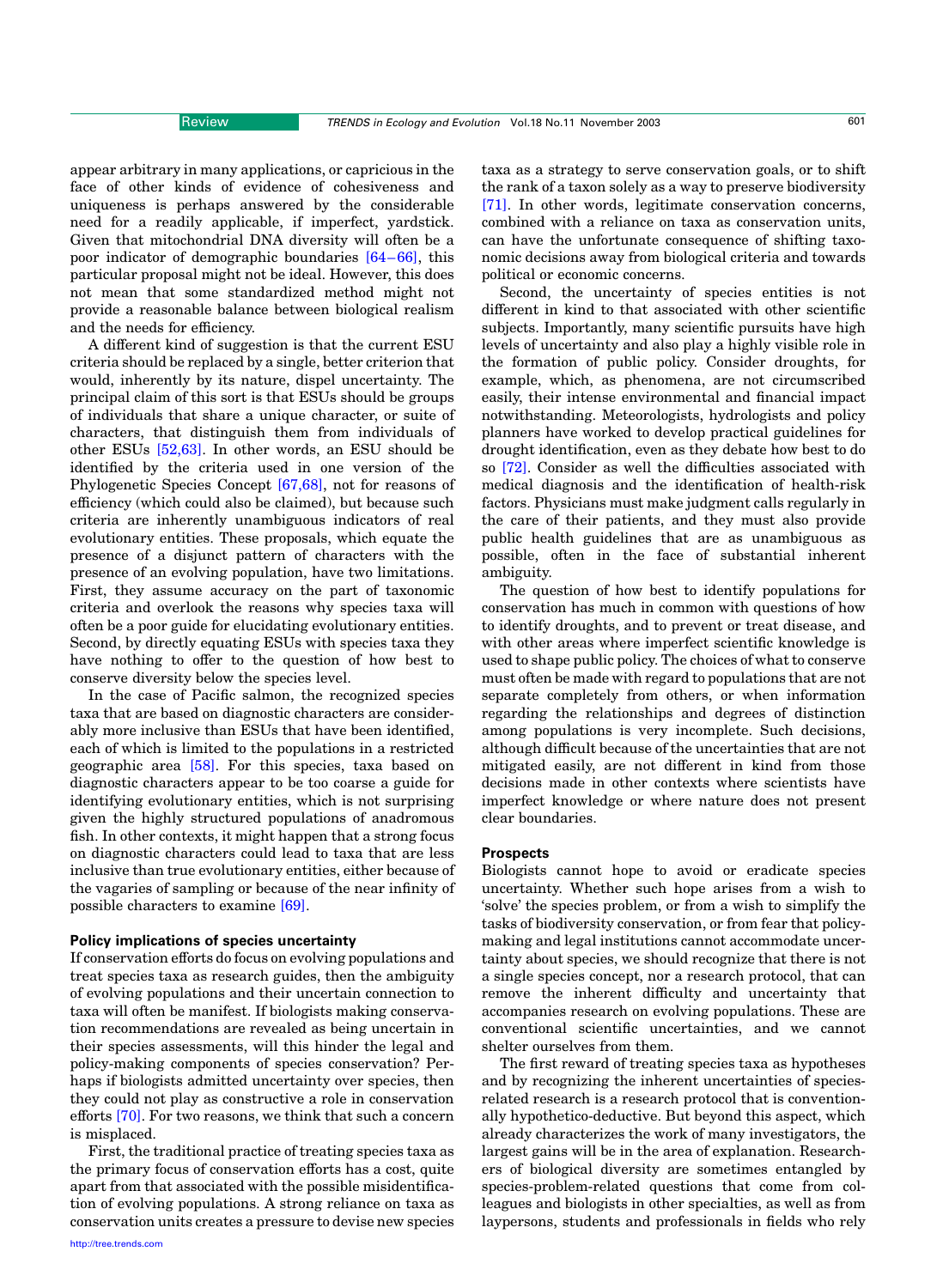<span id="page-6-0"></span>

upon the conservation recommendations of biologists. By explaining how research begins with taxa and proceeds to the study of populations, many species puzzles can be explained in the familiar language of the uncertain relationship between our hypotheses and the realities of nature.

#### Acknowledgements

We are grateful to three reviewers for very helpful comments and to John Avise for input on the article. Jim Mallet provided valuable input throughout much of the preparation of the paper, although he disagrees with some important aspects. M.L.A. acknowledges support from the National Science Foundation, grant DEB-0074159.

#### References

- 1 Mayden, R.L. (1997) A hierarchy of species concepts: the denouement in the saga of the species problem. In Species: the Units of Biodiversity (Claridge, M.F. et al., eds), pp. 381–424, Chapman & Hall
- 2 Wheeler, Q.D., Meier, R. eds (2000) Species Concepts and Phylogenetic Theory: A Debate Columbia University Press
- 3 Hey, J. (2001) Genes Categories and Species, Oxford University Press
- 4 Wilson, R.A. ed. (1999) Species MIT Press
- 5 de Queiroz, K. (1998) The general lineage concept of species: species criteria and the process of speciation. In Endless Forms: Species and Speciation (Howard, D.J. and Berlocher, S.H., eds), pp. 57–75, Oxford University Press
- 6 Avise, J.C. and Wollenberg, K. (1997) Phylogenetics and the origin of species. Proc. Natl. Acad. Sci. U. S. A. 94, 7748–7755
- 7 Darwin, C. (1859,1964) On the Origin of Species: A Facsimile of the First Edition, Harvard University Press
- 8 Spurway, H. (1955) The subhuman capacities for species recognition and their correlation with reproductive isolation. In Proceedings XI International Ornithological Congress, Basel, 1954 (Portmann, A. and Sutter, E., eds), pp. 340–349, Birkhäuser Verlag
- 9 Haldane, J.B.S. (1956) Can a species concept be justified? In The Species Concept in Paleontology (Sylvester-Bradley, P.C., ed.), pp. 95–96, Systematics Association
- 10 Levin, D.A. (1979) The nature of plant species. Science 204, 381–384
- 11 Nelson, G. (1989) Species and taxa: systematics and evolution. In Speciation and its Consequences (Otte, D. and Endler, J.A., eds), pp. 60–81, Sinauer Associates
- 12 Dobzhansky, T. (1937) Genetics and the Origin of Species, 1st edn, Columbia University Press
- 13 Huxley, J.S. (1940) The New Systematics, Oxford University Press
- 14 Mayr, E. et al. (1953) Methods and Principles of Systematic Zoology, McGraw-Hill
- 15 Simpson, G.G. (1961) Principles of Animal Taxonomy, Columbia University Press
- 16 Maheshwari, J.K. (1967) The Plant Species in an Age of Experiment, National Institute of Sciences of India
- 17 Blackwelder, R.E. (1962) Animal taxonomy and the new systematics. Surv. Biol. Prog. 4, 1–57
- 18 Gilmour, J.S.L. (1940) In Taxonomy and philosophy In The New Systematics (Huxley, J.S., ed.), pp. 461–474, Oxford University Press
- 19 Dobzhansky, T. (1951) Genetics and the Origins of Species, 2nd edn, Columbia University Press
- 20 Stevens, P.F. (1992) Species: historical perspectives. In Keywords in Evolutionary Biology (Keller, E.F. and Lloyd, E., eds), pp. 302–311, Harvard University Press
- 21 Endler, J.A. (1989) Conceptual and other problems in speciation. In Speciation and its Consequences (Otte, D. and Endler, J.A., eds), pp. 625–648, Sinauer Associates
- 22 Rojas, M. (1992) The species problem and conservation: what are we protecting? Conserv. Biol. 6, 170–178
- 23 Mayr, E. (1987) The ontological status of species: scientific progress and philosophical terminology. Biol. Philos. 2, 145–166
- 24 Mayr, E. (1996) What is a species and what is not? Philos. Sci. 63, 262–277
- 25 Cracraft, J. (1989) Speciation and its ontology: the empirical consequences of alternative species concepts for understanding patterns and processes of differentiation. In Speciation and its
- 26 Cracraft, J. (1997) Species concepts in systematics and conservation biology – an ornithological viewpoint. In Species: the Units of Biodiversity (Claridge, M.F. et al., eds), pp. 325–339, Chapman & Hall
- 27 Constance, L. (1951) The versatile taxonomist. Brittonia 7, 225–231
- 28 Ertter, B. (2000) Floristic surprises in North America north of Mexico. Ann. Miss. Bot. Gard. 87, 81–109
- 29 Sites, J.W. and Crandall, K.A. (1997) Testing species boundaries in biodiversity studies. Conserv. Biol. 11, 1289–1297
- 30 Templeton, A.R. (1994) The role of molecular genetics in speciation studies. In Molecular Approaches to Ecology and Evolution (Schierwater, B. et al., eds), pp. 455–477, Birkhäuser-Verlag
- 31 Templeton, A.R. (2001) Using phylogeographic analyses of gene trees to test species status and processes. Mol. Ecol. 10, 779–791
- 32 Baum, D.A. and Donoghue, M.J. (1995) Choosing among alternative 'phylogenetic' species concepts. Syst. Bot. 20, 560–573
- 33 Council, N.R. (1995) Science and the Endangered Species Act, National Academy Press
- 34 Baum, D.A. (1998) Individuality and the existence of species in time. Syst. Biol. 47, 641–653
- 35 Judd, W.S. et al. (1999) Plant Systematics: A Phylogenetic Approach, Sinauer Associates
- 36 Ghiselin, M.T. (1997) Metaphysics and the Origin of Species, State University of New York Press
- 37 Phipps, C.J. (1774) AVoyage towards the North Pole undertaken by His Majesty's Command 1773, W. Bowyer and J. Nichols
- 38 Paetkau, D. et al. (1999) Genetic structure of the world's polar bear populations. Mol. Ecol. 8, 1571–1584
- 39 Templeton, A.R. (1989) The meaning of species and speciation: a genetic perspective. In Speciation and its Consequences (Otte, D. and Endler, J.A., eds), pp. 3–27, Sinauer Associates
- 40 Grant, B.R. and Grant, P.R. (1998) Hybridization and speciation in Darwin's finches. In Endless Forms: Species and Speciation (Howard, D.J. and Berlocher, S.H., eds), pp. 404–422, Oxford University Press
- 41 Grant, P.R. and Grant, B.R. (1994) Phenotypic and genetic effects of hybridization in Darwin's finches. Evolution 48, 297–316
- 42 Rieseberg, L.H. and Burke, J.M. (2001) The biological reality of species: gene flow, selection, and collective evolution. Taxon 50, 47–67
- 43 Ehrlich, P.R. and Raven, P.H. (1969) Differentiation of populations. Science 165, 1228–1232
- 44 Mayr, E. (1963) Populations, Species and Evolution, Harvard University Press
- 45 Blackwelder, R.E. (1967) Taxonomy: A Text and Reference Book, John Wiley & Sons
- 46 Ghiselin, M.T. (1966) On psychologism in the logic of taxonomic controversies. Syst. Zool. 15, 207–215
- 47 Hull, D.L. (1978) A matter of individuality. Philos. Sci. 45, 335–360
- 48 Mallet, J. (2001) Species, Concepts of. In Encyclopedia of Biodiversity (Levin, S.A., ed.), pp. 427–440, Academic Press
- 49 Hendry, A.P. et al. (2000) Questioning species realities. Conserv. Genet. 1, 67–76
- 50 Mayr, E. (1942) Systematics and the Origin of Species, Columbia University Press
- 51 Slobodchikoff, C.N. (1976) Concepts of Species, Hutchinson & Ross, Dowden
- 52 Goldstein, P.Z. et al. (2000) Conservation genetics at the species boundary. Conserv. Biol. 14, 120–131
- 53 Claridge, M.F. et al. (1997) Practical approaches to species concepts for living organisms. In Species: the Units of Biodiversity (Claridge, M.F.  $et al., eds, pp. 1-15, Chapman & Hall$
- 54 Ehrlich, P.R. (1988) The loss of diversity: causes and consequences. In Biodiversity (Wilson, E.O., ed.), pp. 21–27, National Academy Press
- 55 Ryder, O.A. (1986) Species conservation and systematics: the dilemma of subspecies. Trends Ecol. Evol. 1, 9–10
- 56 Waples, R.S. (1991) Pacific salmon, Oncorhynchus spp., and the definition of 'species' under the Endangered Species Act. Mar. Fish Rev. 53, 11–22
- 57 Dizon, A.E. et al. (1992) Rethinking the stock concept: a phylogeographic approach. Conserv. Biol. 6, 24–36
- 58 Waples, R.S. (1995) Evolutionarily significant units and the conservation of biological diversity under the Endangered Species Act. In Evolution and the Aquatic Ecosystem: Defining Unique Units in